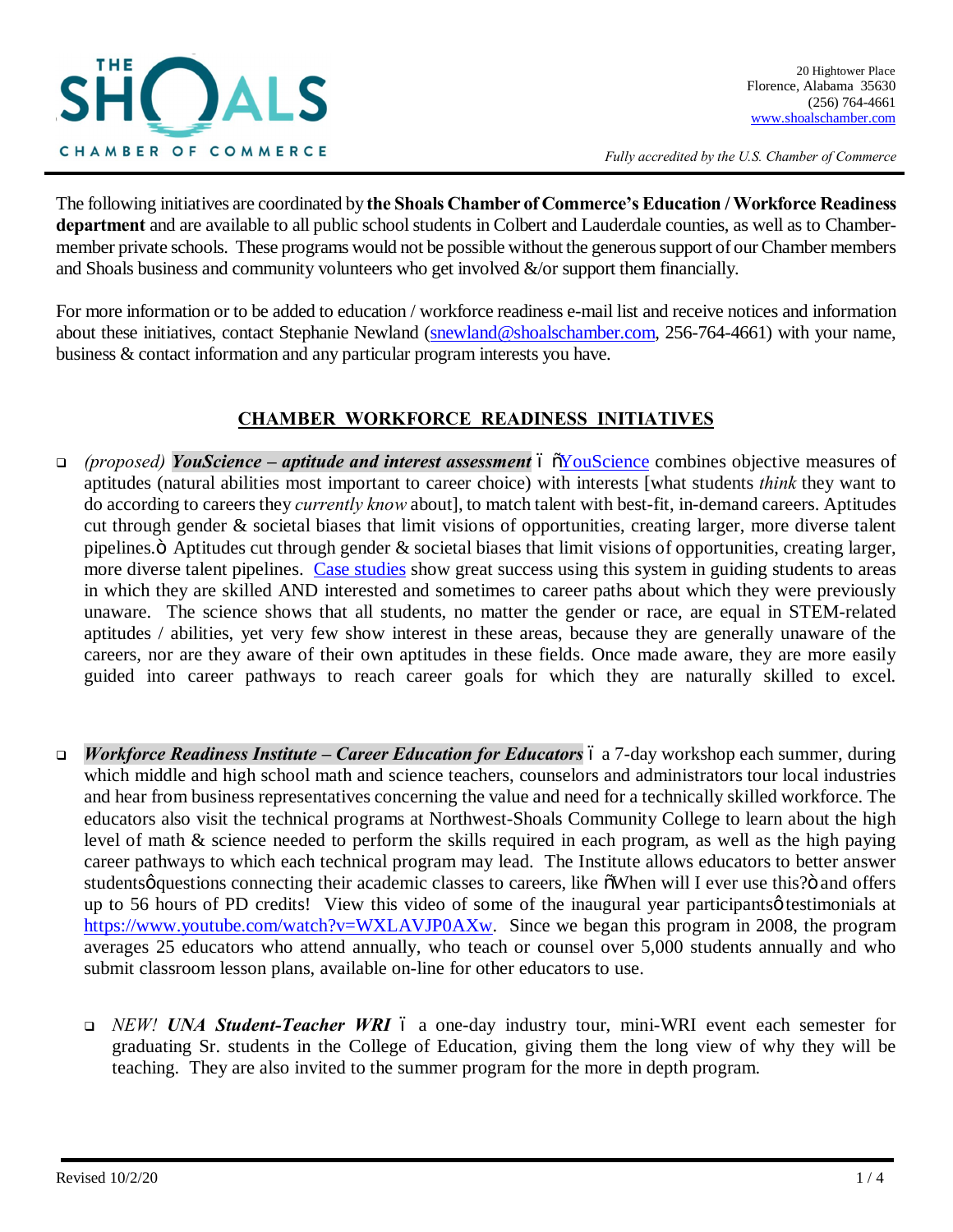- **□** *Shoals Workforce Resources* one-stop website (www.shoalsworkforceresources.com) 6 Links to a plethora of helpful workforce resources for Businesses, Job Seekers, Career Education, Skills & Interest Assessments, Training Opportunities, Workforce Incentives, Demographics, Networking, etc.
- **□** *Chamber Member Job Board* 6 Chamber members may post job openings for FREE. These opportunities are viewable by the public from https://business.shoalschamber.com/jobs/
	- NEW! Including video promos of job listings posted on Chamber Facebook page.
	- Student Work-based Learning  $\ddot{\rm o}$  is category to post opportunities for you and your future workforce to get to know each other! If you are willing to host Tours, 1 day or short term Job Shadowing, Internships, Co-Ops, Apprenticeships, Training i be creative i post it under this category so students and schools will know. This can be a great pre-screening and recruiting tool!
- **□** *CHOICES* 6 is a dynamic, interactive seminar for 8th graders, presented by business volunteers, to show that every decision (in education, money & time management, life, character, etc.) has consequences and by using self-discipline, they have the power & responsibility to make good choices to affect their futures. We present CHOICES annually to  $\sim$ 1,700 6 8th graders in all middle schools in Colbert & Lauderdale counties. (www.choices.org)
- *Virtual Tours & Career Profiles* 6 employers create virtual tours and career opportunity profile videos for students and educators to learn about local employers, job opportunities, workplace expectations, academic & skills requirements and educational pathways. Tour videos are posted on the Shoals Workforce Resources website (https://www.shoalsworkforceresources.com/virtual-business-tours) for easy access.
- *Mock Interviews* 6 HR professionals and other business and community volunteers help students prepare for job interviews, either virtually or face-to-face.
- *virtual Career Chats* 6 Business representatives and technical professionals video chat with students about their jobs, what *is* required, what *is* expected, Q&A.
- <sup>q</sup> *Addiction Experience Speakers* **–** a speakers network of volunteers willing to speak to student groups about their experiences with addictions, to explain the reality of addiction, especially concerning careers and personal finances, and to encourage the students not to take that path.
- *Job Fairs* 6 as needed, face-to-face, virtual and drive through Job Fairs can be produced for community-wide participation or for a specific business or industry.
- <sup>q</sup> *Job Shadowing* (liaison) we encourage students (& teachers) to gain as much job information and experience as possible while in school and will help place those who are interested in job shadowing opportunities.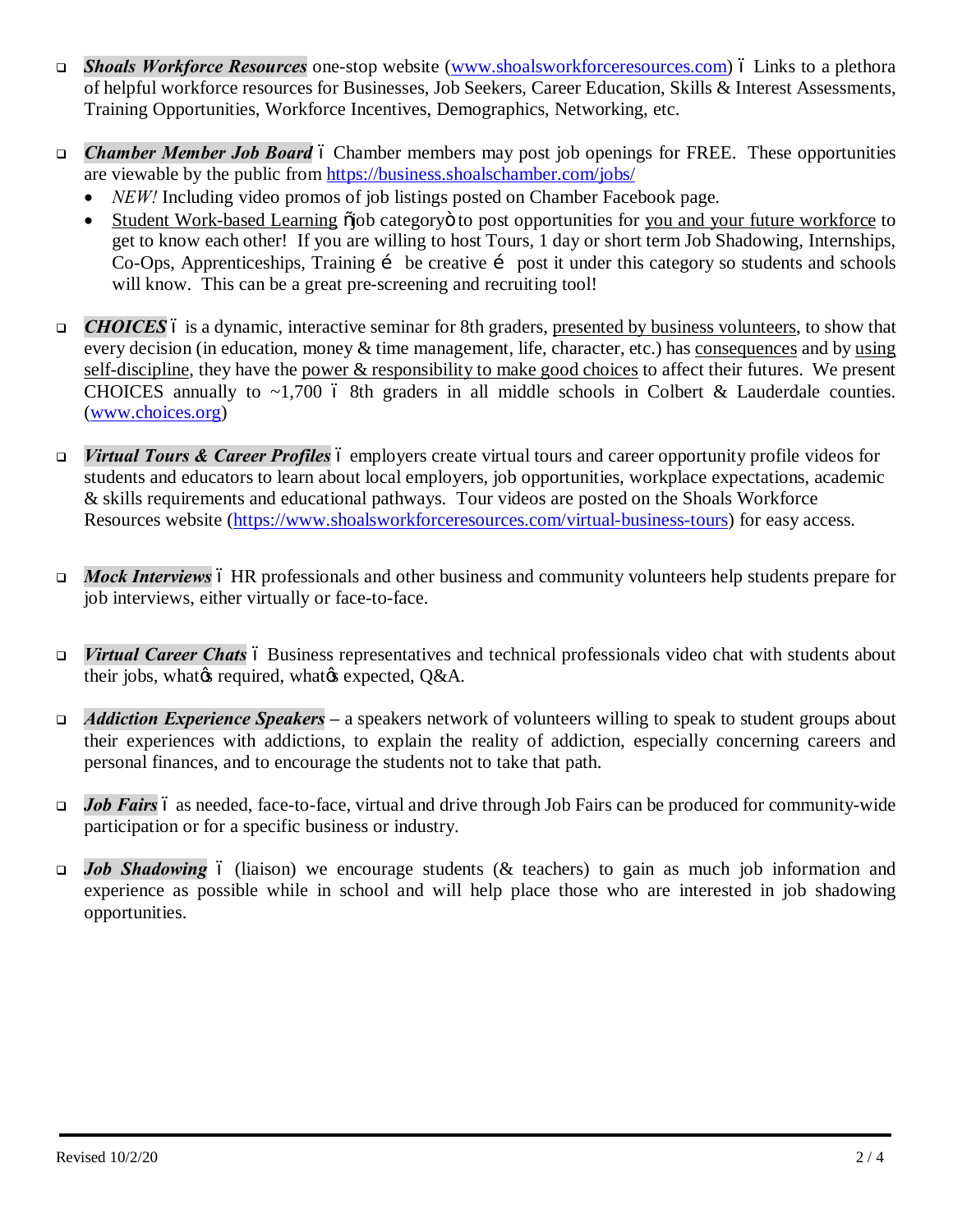

*Fully accredited by the U.S. Chamber of Commerce*

## **PARTNER PROGRAMS**

- **Shoals Scholar Dollars** 6 (partner) a community funded scholarship program to attend Northwest-Shoals Community College and continue to the University of North Alabama, for Colbert & Lauderdale county high school students who have at least a 4-year cumulative 2.5 GPA, 98% attendance rate, no major discipline problems and who are a U.S. citizen. For more information, contact Dr. Randy Pettus, 256-764-4661, randy@shoalsscholardollars.com or go to: www.shoalsscholardollars.com
- *Your Money, Your Life* (formerly *Reality Check*) 6 (partner) a hands-on, personal finance & budgeting simulation that teaches students the direct relationship between their educational efforts, career options, future income and lifestyle according to your income. They soon learn that being a responsible adult and paying bills is expensive and not necessarily as much  $\delta$ fun and freedomö as they thought. *Reality Checke*'s simulated society is staffed by business and community volunteers. For more information contact Heidi Tilenius, Lauderdale County Cooperative Extension Service, 256-766-4846, hlt0005@aces.edu, or go to: http://www.aces.edu/4-H-youth/AL4-H/resources/consumer/reality.php
- *Robotics & STEM Programs*  $\acute{o}$  (partners) including:

## **Northwest-Shoals Community College**

- · *NW Alabama BEST Robotics Competition (*www.nwalbest.com) is a 6-week engineering design & build (from raw materials) and business-marketing challenge for middle & high school teams. Contact Kim Sheppard, kim.sheppard@nwscc.edu, 256-331-5331 or Greg Springer, gspringer@nwscc.edu, 256-331- 8088.
- *VEX Robotics Competitions* (https://www.vexrobotics.com/competition) is an engineering design & build (from kit robots) challenge for elementary, middle & high school teams. Contact Greg Springer, gspringer@nwscc.edu, 256-331-8088.

## **UNA – STEAM Outreach** (https://una.edu/steam-outreach/)

- *Robotics Competition* 6 a programming competition for elementary, middle & high school teams, using their preferred robot. Contact Lee Brownell, lfbrownell@una.edu, 256-765-6907.
- *Rocketry Competition* 6 a qualifying launch event for TARC (Team America Rocketry Challenge), a national rocketry competition. Contact Lee Brownell, **Ifbrownell@una.edu**, 256-765-6907
- <sup>q</sup> *WOW – Worlds of Work – Career Expo* (partner) an annual career expo for middle & high school students at NW-SCC. Businesses within various industry clusters work together to create hands-on displays for students to *experience* some of the aspects of careers in that industry. For more information, contact Stephanie McCulloch, smcculloch@northalabamaworks.com, North Alabama Works, Region 1 Workforce Council event.
- *Teacher Supply Depot* 6 (partner) a free shopping opportunity for educators in Colbert & Lauderdale counties. This is a community project led by Mary Beshears, 256-710-1436, jbeshears@yahoo.com